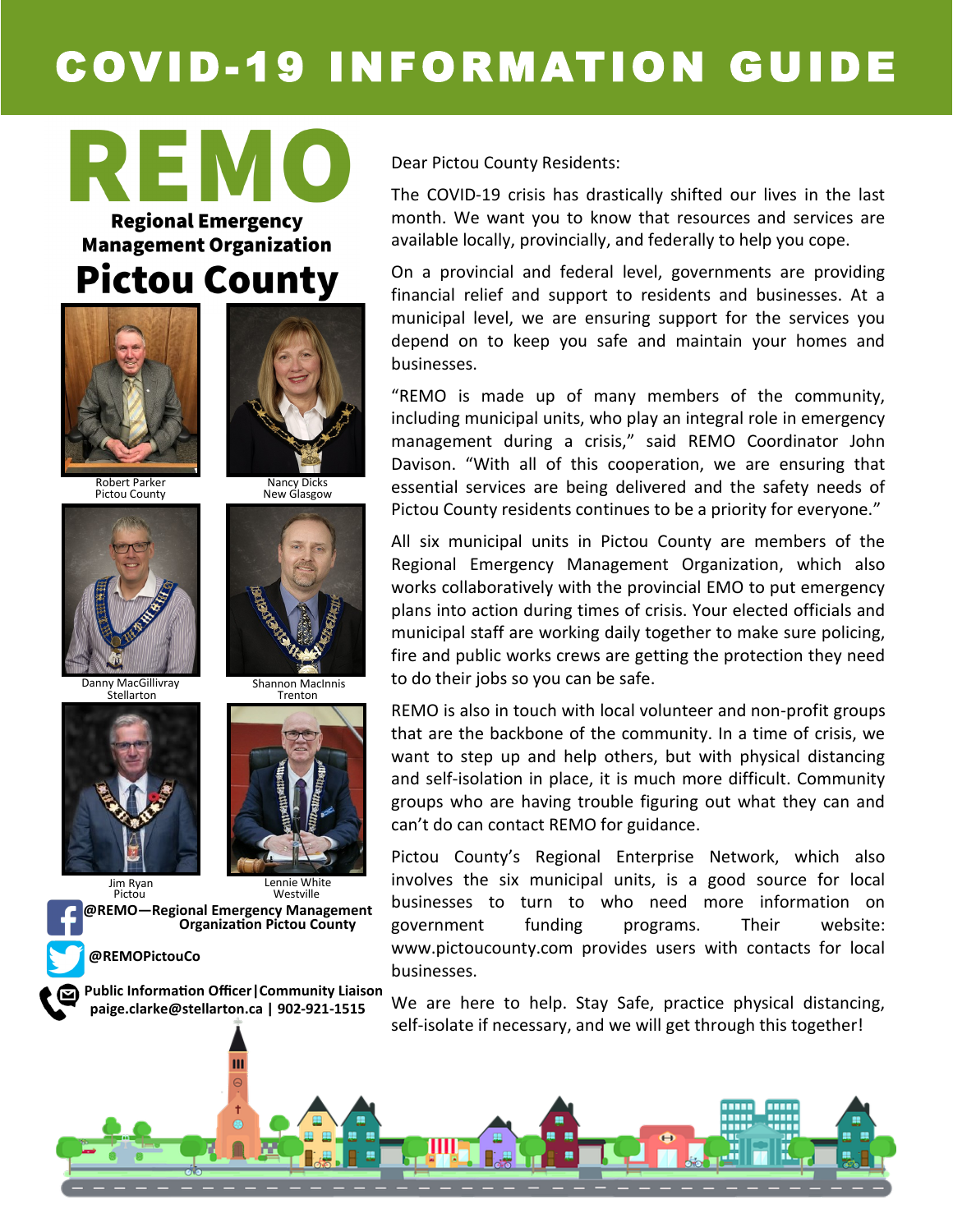## COVID-19 INFORMATION GUIDE

#### *Provincial Information:*

On March 22, the Province of Nova Scotia declared a state of emergency to help contain the spread of COVID-19. The state of emergency is in effect for 14 days and may be renewed. The emergency order is valid until noon on April 5, 2020.

Nova Scotians should not leave the province and only leave home for essential items and services. If possible, one person per family should be designated to do these tasks. Under the state of emergency:

- Nova Scotia borders have tightened to travellers and all entry points (land, sea, air) will be closely managed. Anyone entering the province will be stopped, questioned, and told to self-isolate for 14 days. Exemptions for cross-border travel include healthy workers in trades and transportations sectors who move goods and people (e.g. truck drivers); healthy people going to work (e.g. health-care workers); and people travelling into the province for essential health services (e.g. chemotherapy treatment).

- Provincial parks, beaches, and tourist attractions are closed. Provincial trails located outside of parks will remain open for exercise—given they are within walking distance for users. Gathering limits and physical distancing guidelines must be followed.

- Police are authorized to enforce orders under the Health Protection Act. If Nova Scotians and businesses do not practice physical distancing and self-isolation, they will face fines of \$1,000 for individuals and \$7,500 for businesses. Multiple fines can be given each day an individual or business fails to comply. Police can also enforce offences under the Emergency Management Act, for example, fines for charging higher than fair market prices for goods and services.

- Landlords are not permitted to change locks or seize property of businesses who cannot pay rent, if the business closed directly due to COVID-19 public health orders.

There are several groups who are essential and exempt from gathering limits, but must still maintain physical distancing and other public health protocols. They include:

Health, food, agrifood and fisheries, transportation, including trucking, rail and transit, construction and manufacturing, IT, telecommunications and critical infrastructure, public services, such as police, fire and ambulances.

Law enforcement orders under the Emergency Management Act and Health Protection Act. If you are aware of someone not following provincial direction, have a conversation with them first – they may need help. If a call to police is needed, please call a non-emergency number for the police that serve your community. Do not call 911.

**New Glasgow Regional Police:** (902) 752-1941 **Stellarton Police Department:** (902) 752-6160 **Westville Police Department:** (902) 396-2777 **Pictou County District RCMP** *Stellarton Detachment:* (902) 755-4141 *Pictou Detachment:* (902) 485-4333

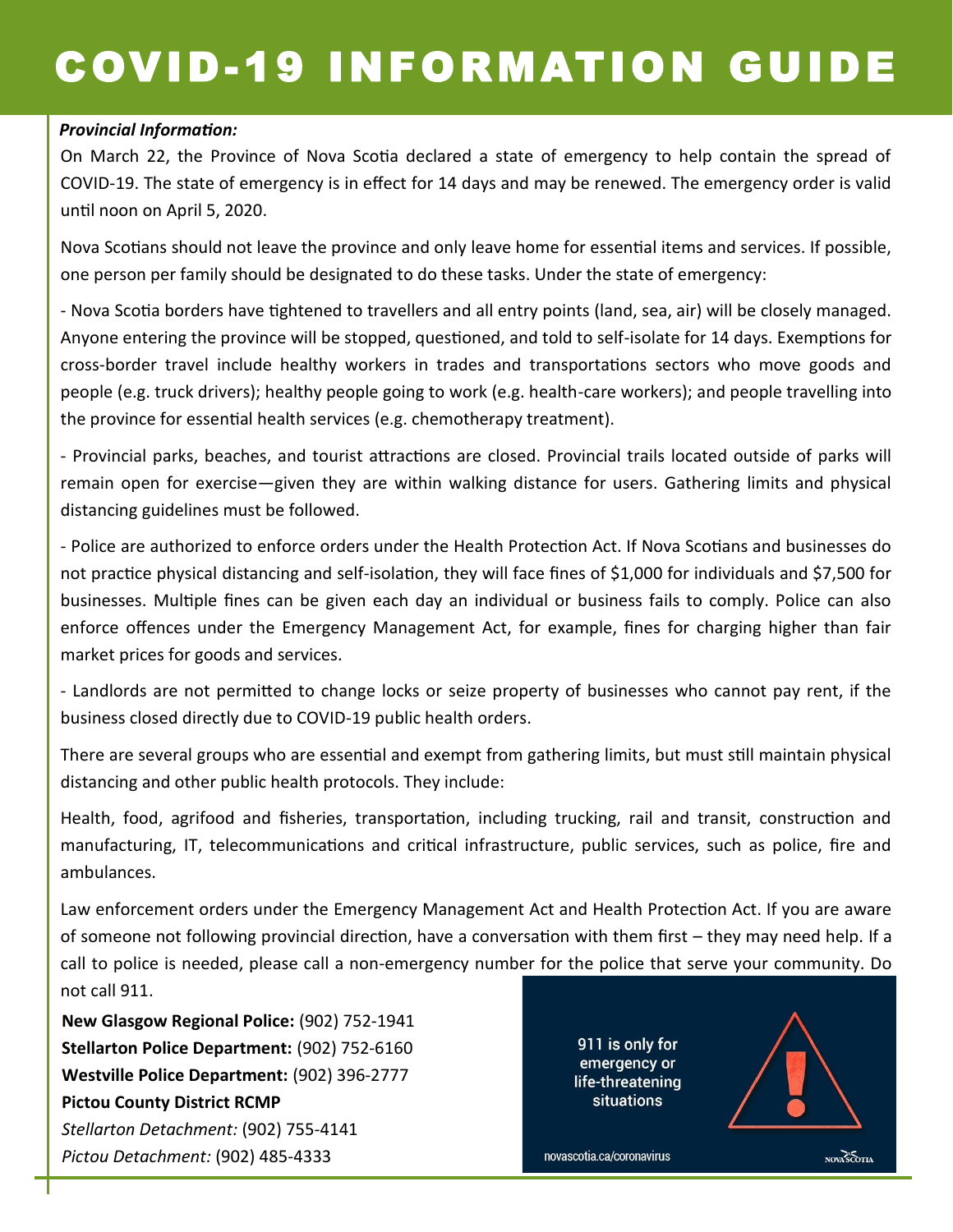#### *When to Seek Help*

#### *Symptoms*

Symptoms of novel coronavirus include fever, cough, difficulty breathing, and pneumonia. The severity can range from mild to severe, and in some cases, infection can lead to death. Current information suggests most people don't experience severe illness or need to be hospitalized.

#### *What to do if you think you might have come in contact with COVID-19*

#### *If you've travelled*

The Province of Nova Scotia, under the authority of the Health Protection Act, is requiring anyone who has travelled outside Nova Scotia to self-isolate for 14 days from the day they get back to the province, even if they do not have symptoms.

If you've travelled recently and you develop a fever and/or new cough, you should call 811 for assessment.

#### *When to call 811*

Not everyone who has concerns about COVID-19 needs to call 811. To find out if you need to call, use the COVID-[19 online self](https://when-to-call-about-covid19.novascotia.ca/en)-assessment.

#### *Testing*

Nova Scotia Health Authority has established COVID-[19 assessment centres.](http://www.nshealth.ca/coronavirus-assessment) If you need in-person assessment, 811 will refer you to a centre. Don't go to a COVID-19 assessment centre unless 811 referred you.

#### *If you self isolate*

If you are returning from travel outside Nova Scotia, you are directed to self-isolate for 14 days from the day you get back to the province, even if you do not have symptoms.

Nova Scotians are required to practice social distancing to help reduce the spread of COVID-19. Social distancing means limiting your contact with other people – stay about 2 metres (6 feet) apart.